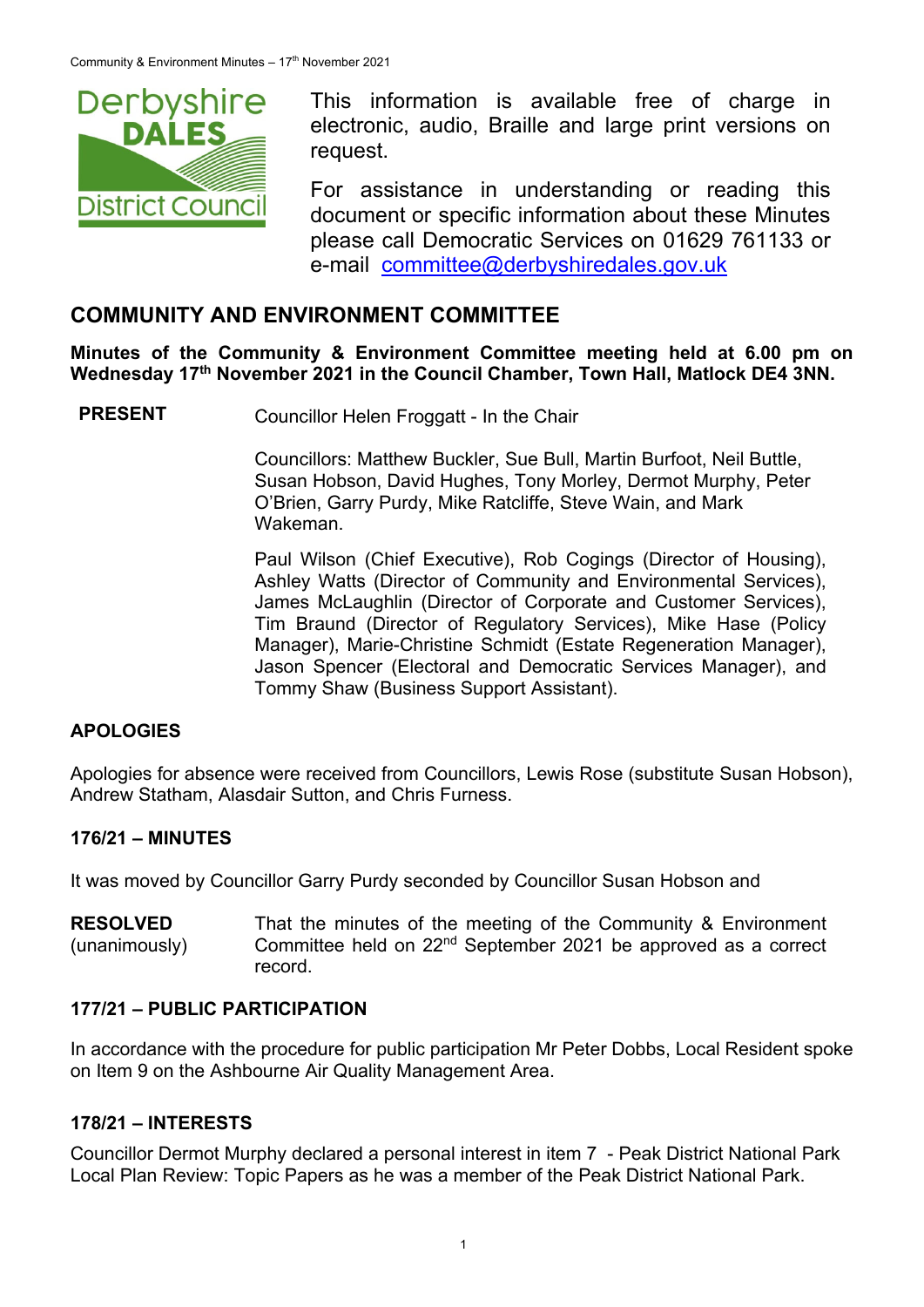#### **179/21 - INDEPENDENT REVIEW OF THE WASTE AND RECYCLING SERVICES CONTRACT WITH SERCO – PROPOSED TERMS OF REFERENCE AND APPOINTMENT OF INDEPENDENT REVIEW OFFICER**

The Chief Executive and Director of Community and Environment introduced a report setting out the proposed terms of reference for an independent review of the Waste and Recycling Services contract with Serco,

At a meeting held on 14 October 2021, the Council received a petition from nearly 600 residents asking the Council to "commission an independent enquiry into Serco's delivery of its 2020 waste contract and impose penalties for non-compliance where they are found to be applicable. We believe this is necessary so that the Council can meet its environmental and climate commitments in the future while representing value for money for tax payers and residents."

At the same meeting, the Council debated a Motion that also asked the Council to establish an independent review of the contract with Serco for the provision of waste and recycling services. Following a debate the Council unanimously resolved to:

- Initiate an independent review of the Waste and Recycling Collection Contract to establish Serco's performance against the requirements of the contract using qualitative and quantitative methods.
- Require an evaluation of current contractual and operational issues including current market conditions, environmental impacts and financial impacts arising as a result of service disruptions encountered.
- Require an assessment of the decisions taken, the likelihood of rectification within current contract parameters and identify possible alternative solutions.
- In the interests of expediency, delegate authority to the Community and Environment Committee to agree appropriate Terms of Reference and to commission 'Recircle Consulting' to undertake the review given their knowledge of the Derbyshire Dales, the contractual requirements with Serco and their relevant market intelligence.
- Require the completion of the review by 31st December 2021 and for it to be reported to an extraordinary meeting of Community and Environment Committee in January 2022.
- Approve a supplementary revenue estimate of £20,000 for 2021/22 for the appointment of 'Recircle Consulting' to undertake the review.

As the Council had delegated authority to the Community and Environment Committee to determine the terms of reference and process for the review to follow, the Committee was asked to consider these matters and provide Member level direction for the review.

The report set out proposed terms of reference for the review which had been provided as a framework for Members to consider, with the Independent Review Officer and Member Working Group having the flexibility to respond to issues and explore relevant lines of enquiry, during the course of the review itself. The proposed terms of reference for the review were:-

a) To evaluate the provisions of the contract with Serco for the delivery of waste and recycling services that took effect in August 2020; specifically whether the contract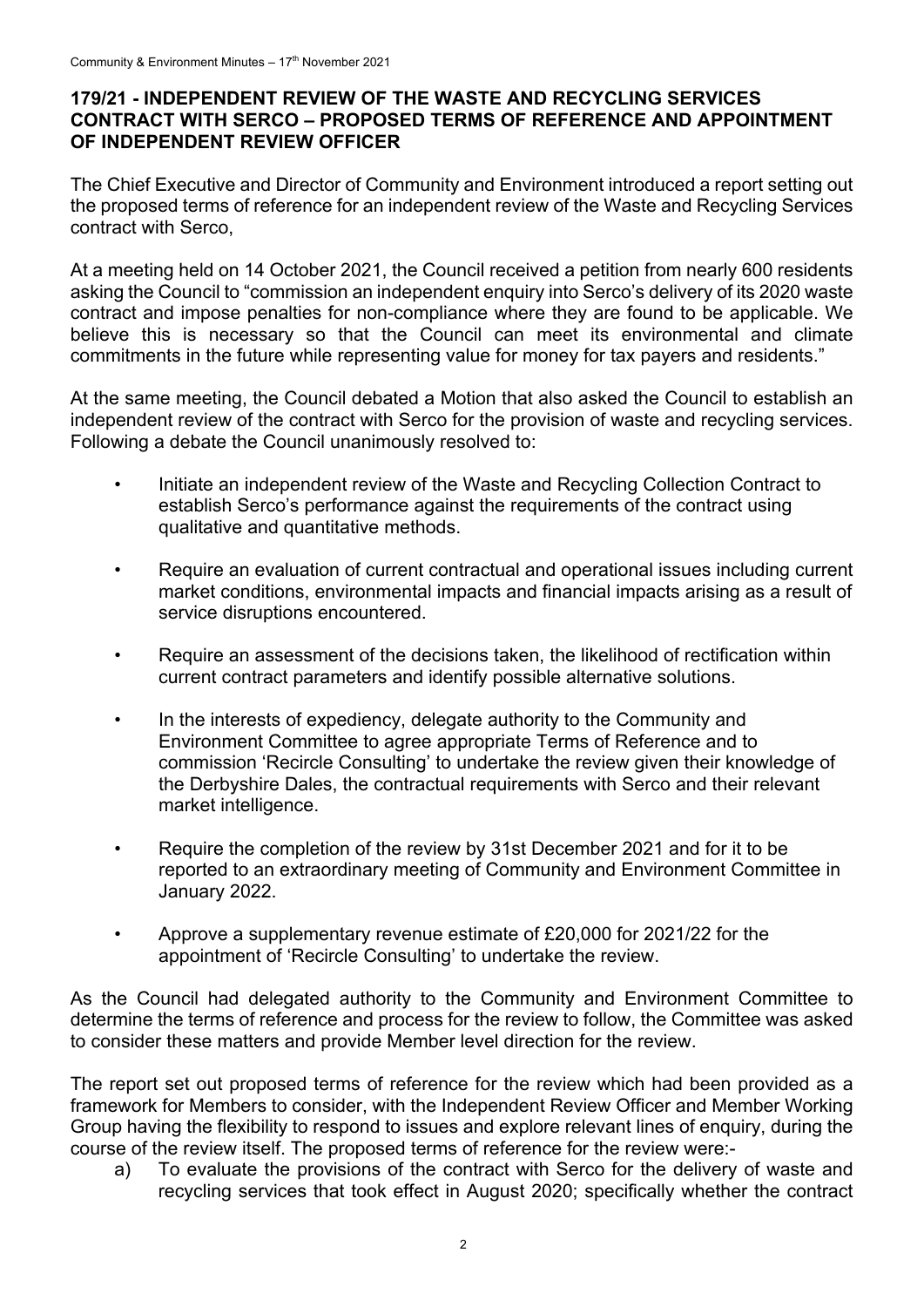specification, mobilisation and implementation met the requirements approved by Elected Members in December 2019 and whether the contract was adequate in the context of the competitive waste services market at that point in time and presently.

- b) To evaluate the Council's management of that contract, including:
	- i. Whether the response to the recent service disruption and decisions taken by Officers/Members was necessary, effective and proportionate
	- ii. Areas of good practice
	- iii. Areas of improvement
	- iv. Operational / market constraints and future mitigating measures to address any identified contract failings
- c) To evaluate Serco's performance in the delivery of the contract
	- i. Review of contract documents and requirements
	- ii. Contract mobilisation and August 2020 implementation.
	- iii. Quantitative analysis of data in relation to KPIs and other key performance measures
	- iv. Review of financial impact associated with diversion of waste streams
	- v. Qualitative review of other contract performance/compliance
	- vi. Review feedback from the Waste & Recycling team in their dealing with residents and Elected Members, and Serco's response to those requests.
- d) To establish and summarise the root causes of recent service disruption and identify the actions required to be considered in order to mitigate future wide scale service disruption to residents.

It was noted that during the debate on 14 October the Council indicated that an independent person to should undertake the review and write the report which was due to be considered by the Community and Environment Committee in January 2022. A number of potential candidates had been identified and evaluated and Allen Graham, founder and Managing Director of Circling Squares Ltd, had been identified as having the necessary knowledge and experience to act as an independent person

The report recommended that a representative from each of the Council's five political groups be appointed to work with the Independent Reviewer. The purpose of this group was to give Councillors the opportunity to feed in the experiences of councillors in dealing with casework arising from the disruption to waste and recycling services and act as a resource for the Independent Review Officer (IRO) to consult for clarification on any matter within the terms of reference. It was believed that this approach would maintain the independence of the IRO and minimise the impact on Officer workloads as they continued to work with Serco to manage the delivery of the service on a day-to-day basis.

It was moved by Councillor Garry Purdy, seconded by Councillor Susan Hobson and

- **RESOLVED**  (unanimously) 1. That approval be given to the Terms of Reference for the independent review of the Waste and Recycling Services contract outlined at paragraph 2.2 of the report.
	- 2. That each political group be invited to nominate a Member to contribute information to the review on behalf of their group.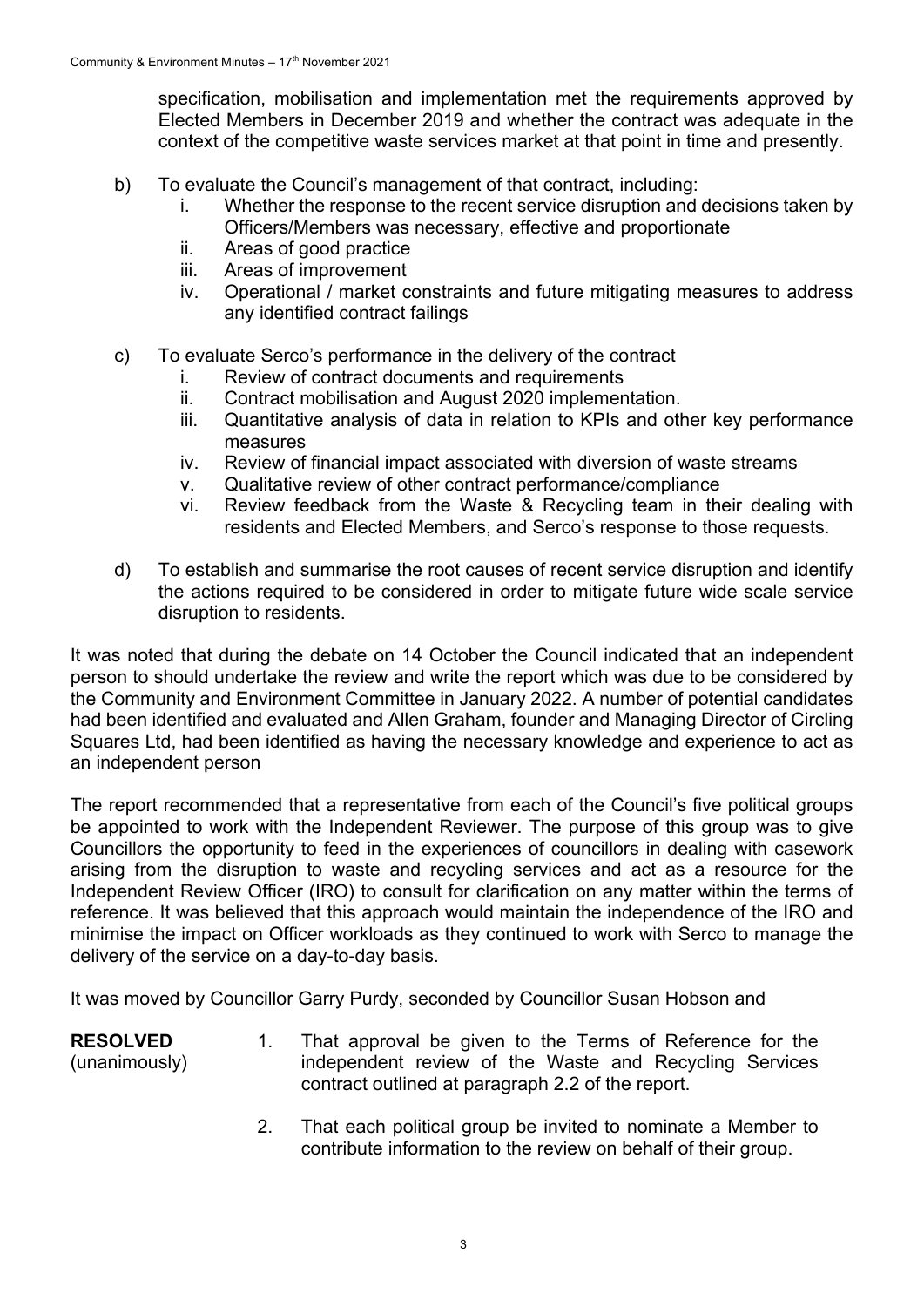- 3. That Allen Graham (Circling Squares Ltd) be appointed as the Independent Review Officer with a remit in accordance with the approved Terms of Reference.
- 4. That the Independent Review Officer be required to present their report and recommendations to the Community and Environment Committee at an extraordinary meeting to be arranged in January 2022.
- 5. That Council be requested to approve a further supplementary revenue budget for 2021/22 of £5,000 to cover the increased consultancy and miscellaneous costs for this review.

### **180/21 – PEAK DISTRICT NATIONAL PARK LOCAL PLAN REVIEW: TOPIC PAPERS**

The Policy Manager introduced a report setting out details of the topic papers published for comment by the Peak District National Park Authority as part of their Local Plan review process. The report set out suggested responses to the questions posed in each the topic papers.

The report advised the Committee that, as part of the review of their Local Plan, the Peak District National Park Authority was gathering evidence in advance of holding a formal consultation on their preferred issues and options towards the end of 2022 and consulting on the Draft Local Plan at the end of 2023. As part of the early stage of this review process the National Park Authority had produced ten Topic Papers and held stakeholder workshops linked to each paper. Responses to the Topic Papers and discussions at the workshops would inform the review and subsequent consultation on the revised Local Plan.

The purpose of each Topic Paper was to assess the performance of existing policy, examine the latest research, guidance and evidence that will impact on new policy and highlight gaps in knowledge and generate areas of further research.

The Topic Papers, which were available on the Peak District National Park Authority website cover the following areas:

- 1. Spatial Strategy
- 2. Climate Change and Sustainable Buildings
- 3. Health and Well-being
- 4. Heritage and Built Conservation
- 5. Housing
- 6. Landscape, biodiversity and nature recovery.
- 7. Recreation and Tourism
- 8. Shops, Services and Community Facilities
- 9. Supporting Economic Development
- 10. Sustainable Transport and Infrastructure
- 11 Utilities

Each topic paper contains a number of consultation questions. Suggested responses to the questions were set out in Appendix one of the report.

It was moved by Councillor Dermot Murphy, seconded by Councillor Susan Hobson and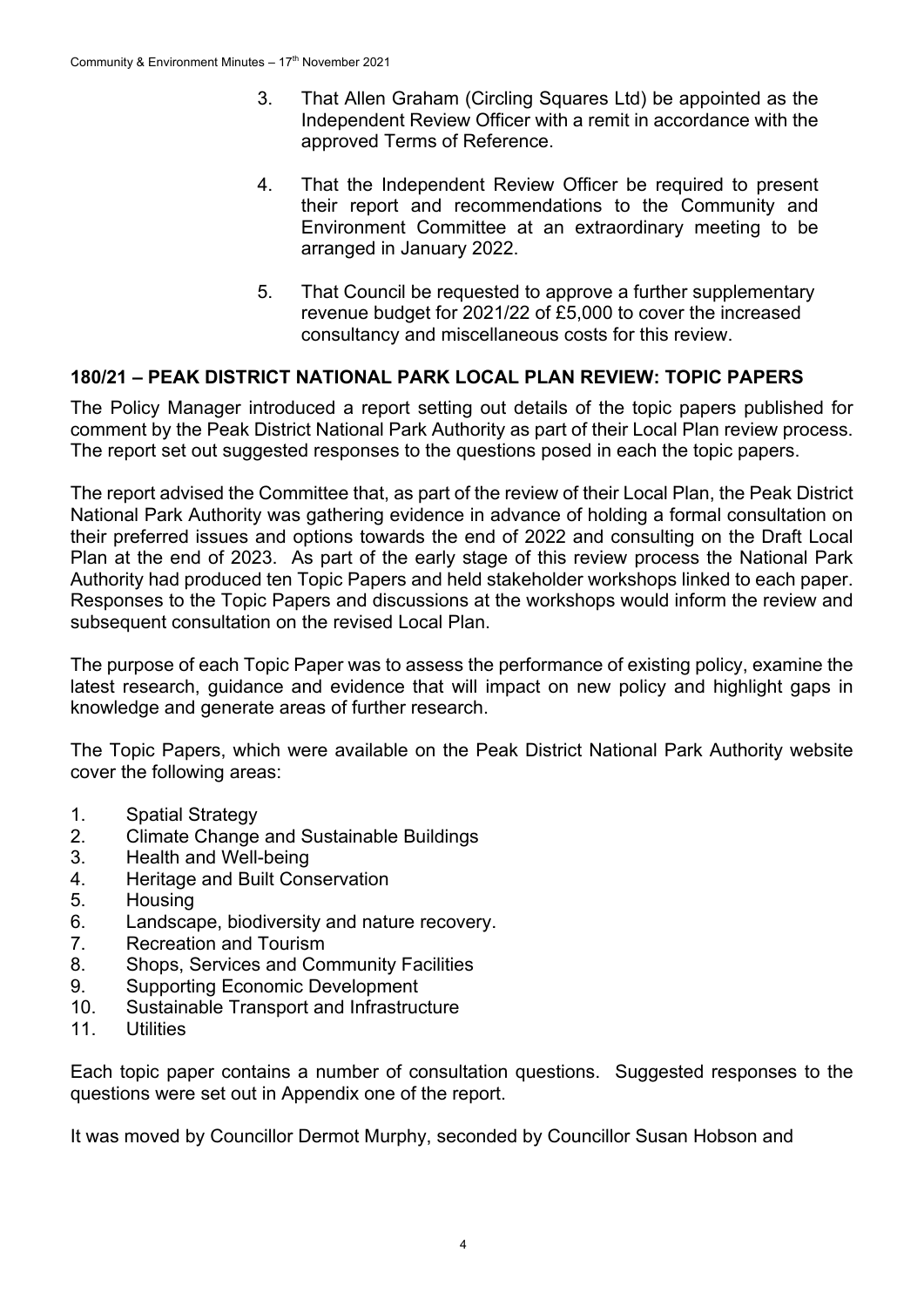**RESOLVED**  (unanimously) That the suggested responses to the Topic Paper questions in Appendix One are approved and forwarded to the Peak District National Park Authority for their consideration as part of the review of the Peak District National Park Local Plan.

### **181/21 – PUBLIC HEALTH ACT 1936 – SCHEME OF DELEGATION**

The Director of Regulatory Services introduced a report setting out proposals to amend the Council's scheme of delegation in relation to section 83 of the Public Health Act 1936 (As Amended).

It was noted while the current scheme contained delegations for officers to act under sections 84 and 85 of the Act, which deal with filthy and verminous articles and verminous persons, it did not delegate powers under section 83 of the Act, which dealt with filthy and verminous premises. In addition the powers of entry contained in the Constitution under the 1936 Act referred only to matters of drainage and to Building Regulations, and not to the Act as a whole.

It was moved by Councillor Garry Purdy, seconded by Councillor Sue Bull and

| <b>Subject</b>                                                               | Act                                                                    | <b>Functions</b><br><b>Delegated</b>                              | <b>Officer</b>                                                                                                                                                                          |
|------------------------------------------------------------------------------|------------------------------------------------------------------------|-------------------------------------------------------------------|-----------------------------------------------------------------------------------------------------------------------------------------------------------------------------------------|
| <b>Public</b><br><b>Health</b><br>Filthy and<br>Verminous<br><b>Premises</b> | Public<br>$-$ Health<br>Act<br>1936<br>(as<br>amended) –<br>section 83 | Authority<br>to<br>appoint<br>a <sub>l</sub><br>proper<br>officer | Chief<br>Executive/Director<br>് റf<br>Corporate<br>and<br>Customer Services/<br>Director of Regulatory<br><b>Services</b>                                                              |
|                                                                              |                                                                        | To exercise<br>the powers<br>under<br>the Act $(as)$<br>amended)  | Director of Regulatory<br>Services/Environmental<br>Health Manager/ all<br>section 83 of   Environmental Health<br><b>Officers</b><br>and<br>Environmental Health<br><b>Technicians</b> |
|                                                                              |                                                                        | to<br>Power<br>enter<br>premises                                  | Director of Regulatory<br>Services/Environmental<br>Health Manager/ all<br>Environmental Health<br><b>Officers</b><br>and<br>Environmental Health<br><b>Technicians</b>                 |

**RESOLVED** 

(unanimously)

That the scheme of delegation detailed at paragraph 2.1 in the report be approved.as follows:

### **182/21 – AIR QUALITY MANAGEMENT AREA, ASHBOURNE – UPDATING REPORT**

The Director of Regulatory Services introduced a report updating Members on the actions taken following the declaration of an Air Quality Management Area in Ashbourne at the meeting of this committee on 7 April 2021.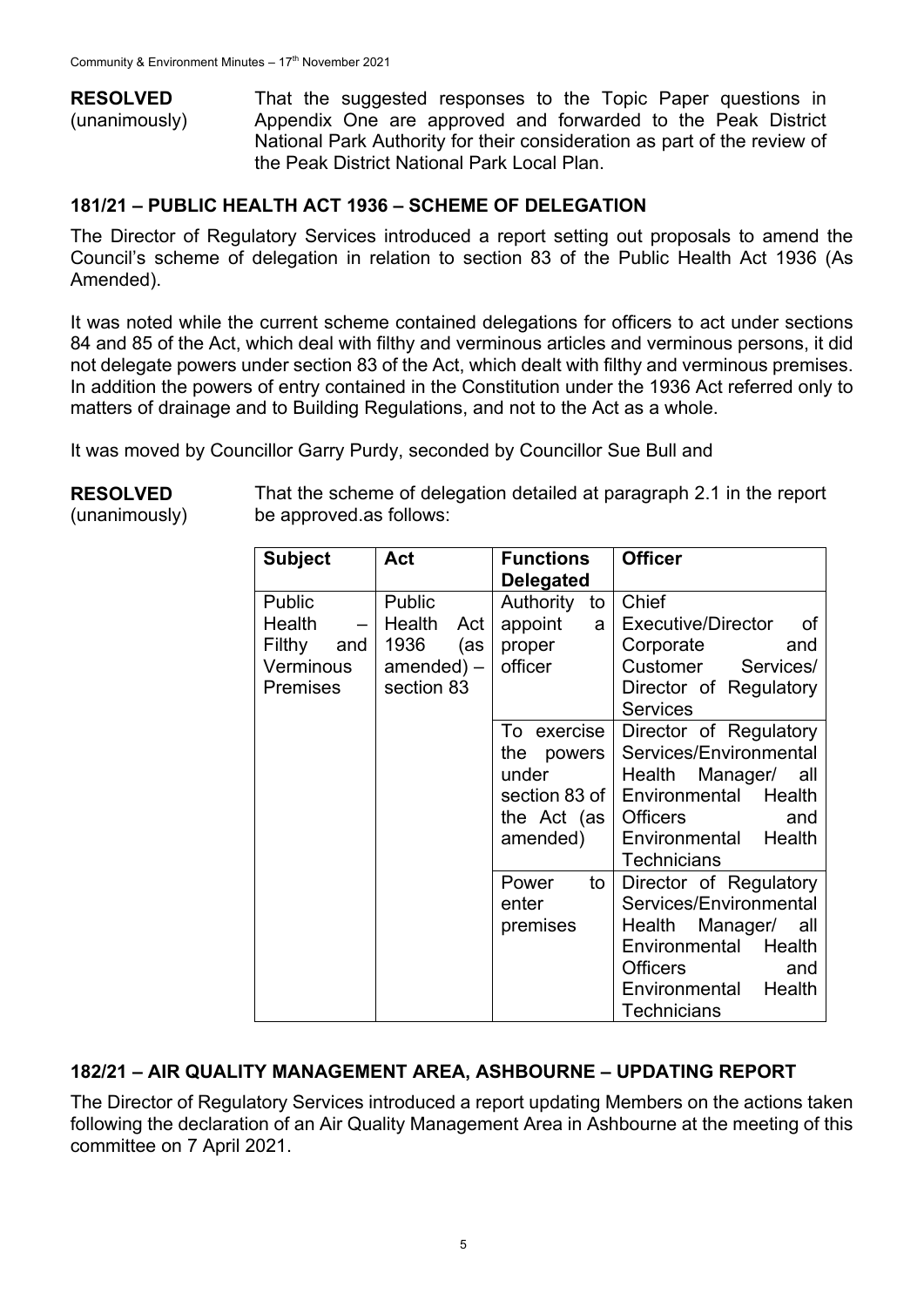At the meeting of the Community and Environment Committee held on 7 April 2021 it was resolved to declare an Air Quality Management Area (AQMA) in Asbourne in respect Buxton Road from the junction with Windmill Lane and North Avenue, to the junction with St John's Street and St John's Street from number 22 St John's Street to the junction with Cokayne Avenue and Park Road.

Following the meeting on 7 April 2021, Officers contacted Derbyshire County Council's Transport team and began the process of progressing an action plan. It was agreed that they would follow the model used for the creation of other AQMA Action Plans in Derbyshire by producing a long list of possible options which would be evaluated to identify those that might be suitable for Ashbourne. It had also been agreed that representatives from Ashbourne Town Council and Ashbourne Town Team would be involved in developing the Action Plan process.

It was noted that although the timespan between meetings of the stakeholder group had been longer than anticipated, the County Council had needed time to clarify proposals, plan for both the long list of measures and the proposed shortlist, and progress these through their governance procedures. Members expressed concern over the time taken to progress this and suggested that representations should be made to the County Council to emphasise the urgency in progressing this.

It was moved by Councillor Sue Bull, seconded by Councillor Martin Burfoot and

- **RESOLVED**  (unanimously)
- 1. That the actions taken in progressing the action plan be noted.
- 2. That Councillor Garry Purdy be asked to write to Councillor Barry Lewis, leader of the Derbyshire County Council, Councillor Kewal Singh Athwal, Derbyshire County Council Cabinet Member for highways assets and transport, and Chris Henning, Executive Director of Derbyshire County Council, in order to express the urgency of the addressing the air quality situation in Ashbourne.

### **183/21 – PROCEDURE ON THE ENFORCEMENT OF ENERGY PERFORMANCE OF BUILDINGS (ENGLAND AND WALES) REGULATIONS 2012 AND THE ENERGY EFFICIENCY (PRIVATE RENTED PROPERTY) (ENGLAND AND WALES) REGULATIONS 2015 (AS AMENDED).**

The Director of Regulatory Services introduced a report which proposed the adoption of a procedure which set out the District Council's approach to the operation of the Energy Performance of Buildings (England and Wales) Regulations 2021 and the Energy Efficiency (Private Rented Property) (England and Wales) Regulations 2015 (as amended).

In August 2020 the Committee approved a delegation to officers to undertake their duties to help improve energy efficiency standards in private rented domestic properties. Since then work continued and, to make the process as transparent as possible to landlords and tenants, a procedure was developed setting out the requirements of the legislation and the actions that will be taken by the Council to ensure compliance.

It was moved by Councillor Neil Buttle, seconded by Councillor Steve Wain and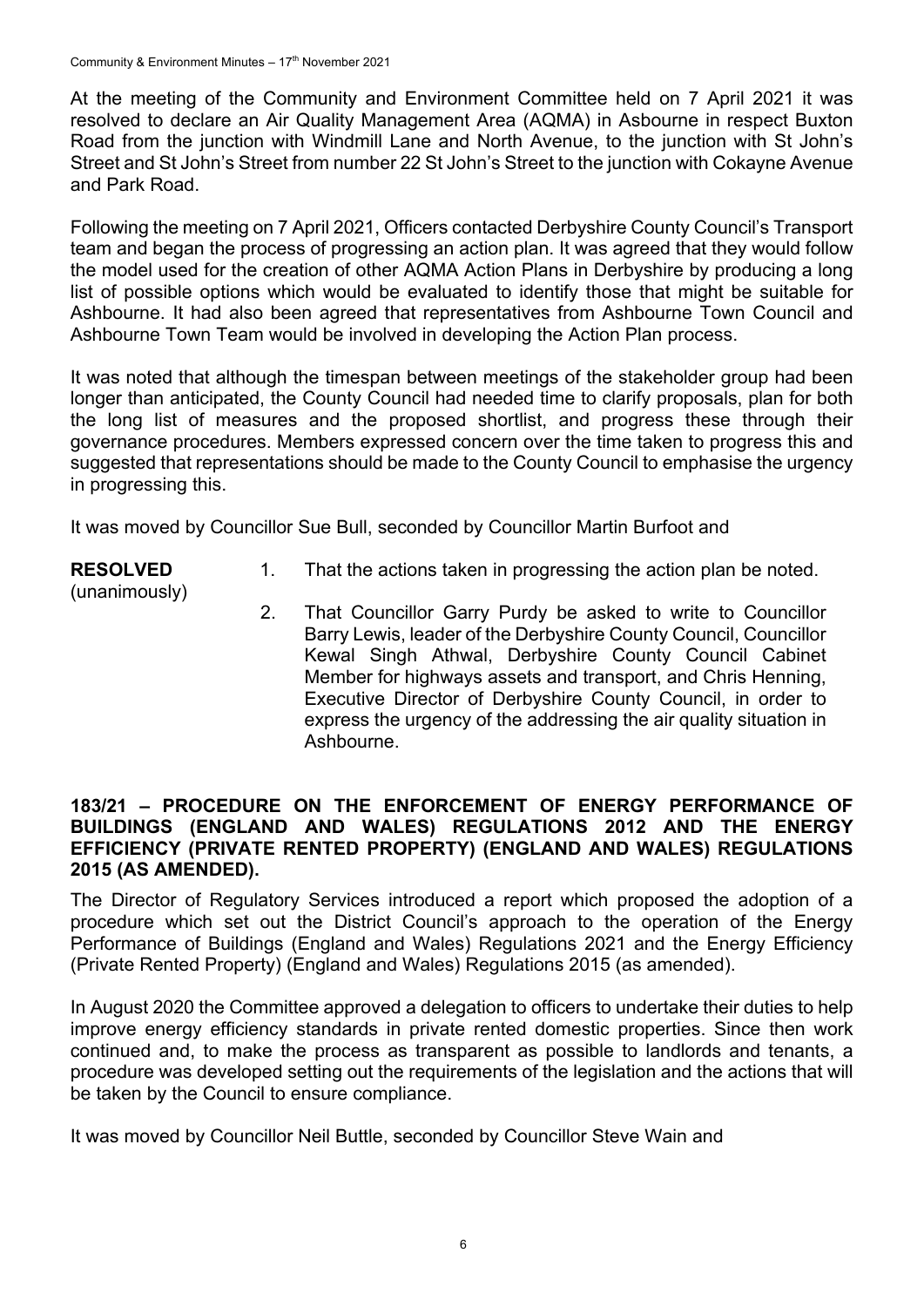**RESOLVED**  (unanimously) That the procedure attached as Appendix 1 to the report be approved and adopted.

# **184/21 – HURST FARM REGENERATION PROJECT**

The Estate Regeneration Manager introduced a report setting out details of progress made on delivering the Hurst Farm Regeneration Vision since it was launched in November 2019. The report also asked the Committee to approve and adopt the Hurst Farm Woodland Management Plan, which had been created as part of the development work on the heritage trail. Funding for this development was received in 2019 as a two year £79,000 Development grant from National Lottery Heritage Fund to develop a £1m Capital and Revenue Round 2 funding application for the creation of a Heritage Trail to be submitted at the end of February 2022.

The report provided an update on the Hurst Farm Vision, which formed the basis of the Hurst Farm Regeneration Project, and outlined progress made on the following key anchor projects:

- 1. Hurst Farm Vision;
- 2. Social Club Improvements;
- 3. Community Pantry Social Farm Shop;
- 4. Spider Park Improvements;
- 5. Community Business Development Manager Post;
- 6. Heritage Trail Project;
- 7. Approval of Woodland Management Plan.

It was confirmed that following the completion of improvement works the Social Club building and car park were currently undergoing an asset transfer from the Council to the Social Club Community Interest Company. It was estimated that this would be completed in December 2021.

It was moved by Councillor David Hughes, seconded by Councillor Martin Burfoot and

### **RESOLVED**

1. That progress on the Regeneration project be noted.

(unanimously)

- 2. That the Hurst Farm Woodland Management Plan be approved and adopted.
- 3. That Council be recommended to approve the sum of £251,000 for inclusion in the capital programme for 2021/22 to fund improvements at Hurst Farm Social Club (to be financed by grant)

## **185/21 – BIODIVERSITY REPORT – UPDATE**

The Director of Community and Environmental Services introduced a report updating Members on the progress of the biodiversity of road verges and public open spaces project and outlining the next phase of the project for 2021/22.

On 14<sup>th</sup> October the Committee approved proposals to increase the biodiversity of road verges and public open spaces. At that meeting the Committee recognised the need to do something to redress the dramatic loss of wildflower meadows in the last hundred years and the continued loss of plant species from our verges due to changes in management. This loss of wildflowers had resulted in significant decrease in insect populations.